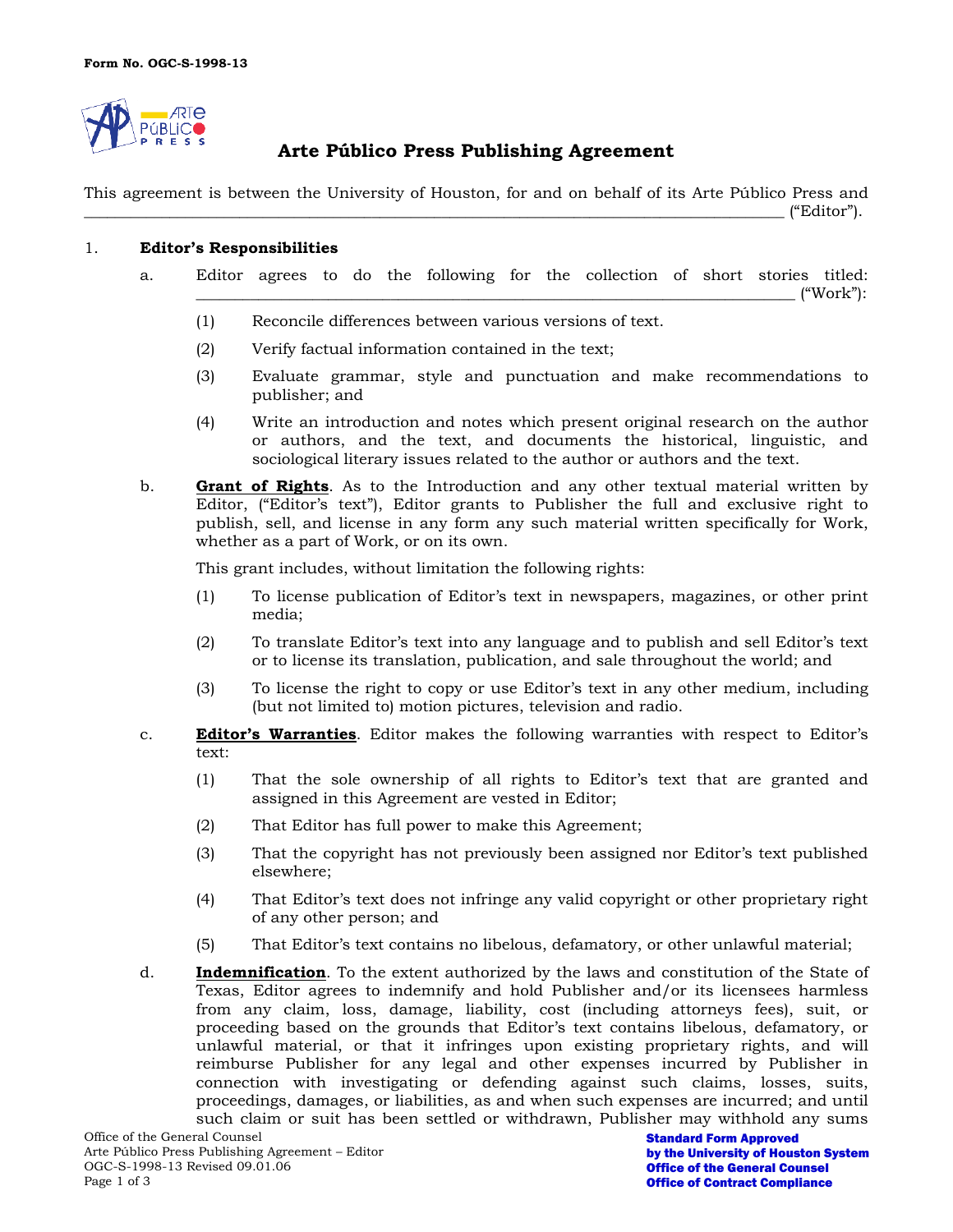due Editor under this Agreement. Publisher reserves the right to settle any claim, proceeding, or suit at any time.

- e. **Due Date**. Editor agrees to complete Work specified in Section 1 of this agreement no **Later 1**. Failure of Editor to make timely delivery shall release Publisher from all obligations under this Agreement unless Publisher states in writing its willingness to accept delivery at a later date. Editor will deliver written authorizations for the use of any material owned by a third part included in Editor's text.
- f. **Assignment of Copyright**. Subject to the terms of this agreement, Editor assigns any copyright or copyrights in Editor's text to Publisher.

## 2. **Publisher's Responsibilities**

- a. **Proofreading and Editing**. Publisher shall proofread Editor's text. Publisher is authorized to edit Editors text for style, usage, and felicity. However, Publisher shall not make substantive changes in the text without the expressed approval of Editor. Publisher agrees that Editor shall have an opportunity to read and correct the edited text or proof. Publisher will provide Editor with one galley proof. Editor will return the corrected proof within 10 working days.
- b. **Publishing**. The first printing will be at least \_\_\_\_\_\_\_\_\_\_\_ copies of Work. The first printing will be on or before \_\_\_\_\_\_\_\_\_\_\_\_\_\_\_\_\_\_\_\_\_\_\_\_\_, unless delays occur which are caused by Editor, Work's author or which are beyond the control of Publisher. Publisher will continue to maintain Work in print until, at the sole discretion of Publisher, it is no longer financially feasible or until Editor and Publisher agree to declare Work out of print.
- c. **Royalties**. Publisher shall pay Editor and advance of \$\_\_\_\_\_\_\_\_\_\_\_\_\_\_\_\_\_\_\_on publication of Work. Publication for the purpose of this paragraph is when Work is released to the public. Publisher will pay Editor  $\%$  of net sales of Work, and all royalties will be credited against the advance.

Net sales are defined as: Revenues from actual sales, less wholesale, retail, and other discounts.

No royalties will be paid on copies given away or remaindered.

d. **Editor's Copies**. Publisher agrees to furnish Editor \_\_\_\_\_\_\_\_\_\_\_\_\_\_ free copies.

# 3. **General Provisions**

- a. **Term**. This Agreement shall be effective when signed by Publisher and shall continue in effect until terminated in writing by Publisher.
- b. **Delays**. Delays in performance caused by circumstances beyond the control of one or both of the parties shall be excused for the duration of the delay.
- c. **Assignment**. Neither party to this Agreement may assign it or any rights herein without the written approval of the other.
- d. **Binding on Successors**. This Agreement shall be binding upon and inure to the benefit of the successors and assigns of the parties.
- e. **Governing Law and Venue**. This Agreement shall be governed by and construed under the laws of the State of Texas (exclusive of the conflict of interest law provisions thereof), and venue in any action brought to enforce the rights and obligations of this Agreement shall be in Harris County, Texas.